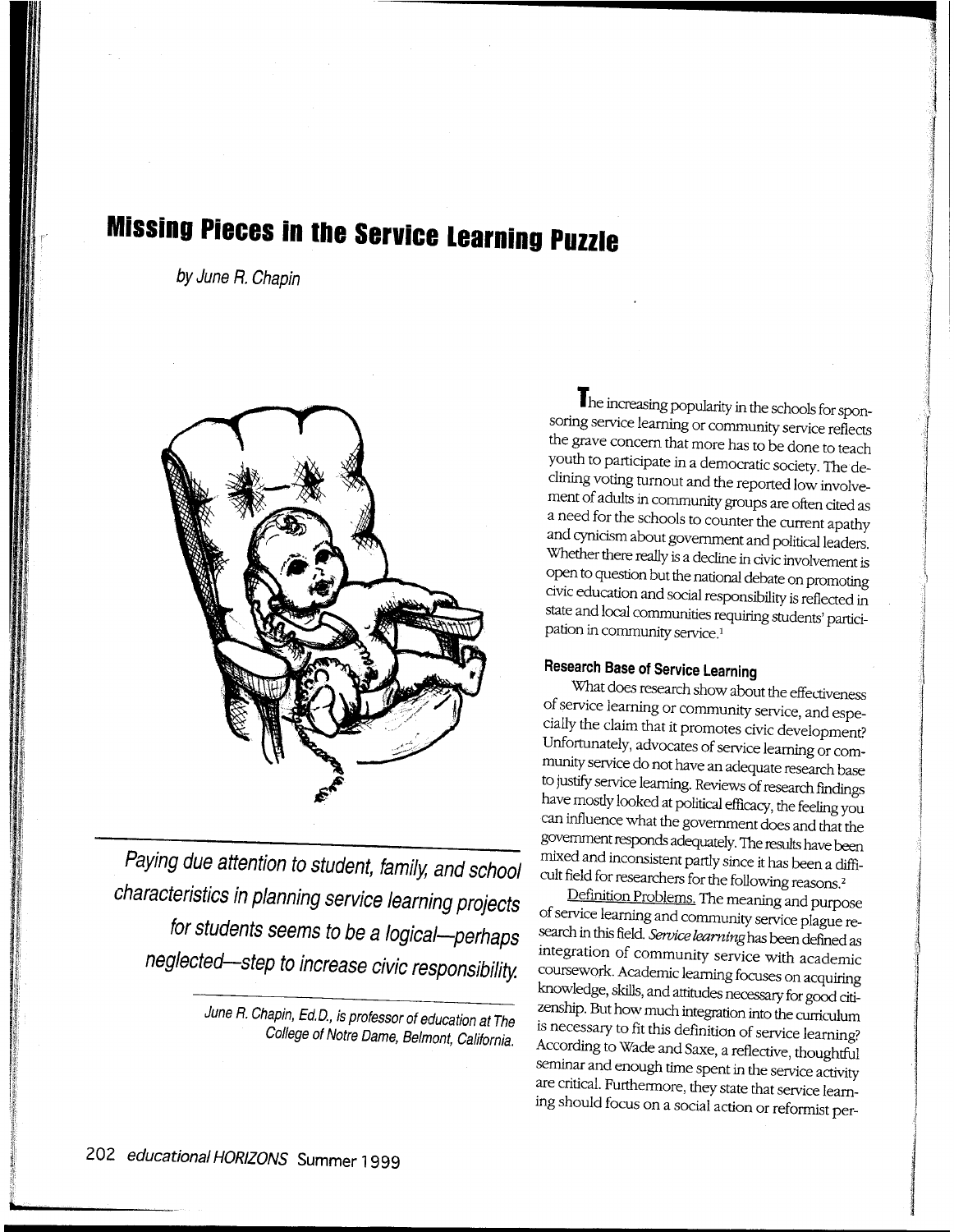spective.<sup>3</sup> On the other hand, the Corporation for National Service defines service learning as "provides structured time for a student to think, talk, or write about what the student did and saw during the actual service activity." Building on this definition, Niemi and Chapman state that service learning occurs when a student gives an oral report to the class, writes a report, or receives a grade or a portion of a grade for the activity.<sup>4</sup>

l

*Community service* is a broader term than service learning and is defmed by Kahne and Westheimer as altruism, charity, or giving back to the local community.5 The purpose is to help those in need. Sometimes it is called volunteer service. Such volunteer community service has a long history, especially in Catholic and independent high schools. Focusing on helping others, community service is not necessarily tied into what is going on in a particular school course or topic. Unlike service learning, it does not have a social reconstruction focus.

In practice, the two terms-service learning and community service-are used interchangeably and the distinction in actual practice may not be clear from one classroom to another. However, service learning and community service differ in the purpose or objective of the community eXperience. The goal of community service is social responsibility or personal or character development. Increasing civic skills is the goal in service learning. But what constitutes civic skills? Five factors are outlined by Niemi and Chapman: levels of political knowledge, attention to politics, political participatory skills, degrees of political efficacy, and tolerance of diversity.<sup>6</sup>The 1994 Center for Civic Education's national civic standards listed content standards (knowledge), intellectual, and participatory skills. A more common-sense defmition may define the civic skills as the willingness of adults to vote and to participate in community organizations.

How then is the effectiveness of service learning or community service offered by the schools to be evaluated? What single or combination of criteria should be used? By students' academic achievement in civics and government classes? Political efficacy? Or future civic participation? Personal growth or character? You can see the problems of what standards or criteria should be used.

Diversity of Experiences. A wide range of activities exists under the names of service learning or community service. Schools have service projects on topics such as improving literacy (often tutoring), working with senior citizens, helping to improve the environment, fighting crime and drug abuse, and working on health projects. The quality of community service probably

varies enormously from one school setting to another. In addition, the amount of time for community service can span from a one-shot activity such as cleaning the local park to a weekly commitment of time. Even the same activity, such as tutoring, may differ from session to session depending on the variables of time, the individuals involved, the student's own subjective evaluation of the experience, and their own personality and characteristics. There is probably more commonality on what goes on in a math or science class than what is happening in the schools in a unit called service learning. This may be a plus in terms of meeting both the

**The goal of community service is social responsibility or personal or character development. Increasing civic skills is the goal in service learning. But what constitutes civic skills?** 

needs of the students and the community but makes the evaluation procedure much more difficult.

#### *Lack of Attention to* Key *Characteristics*

Service learning and community service may occur in any grade level and in any subject area, but most often it is found in the social studies classroom, especially in the eleventh and twelfth grades. Many educational researchers have been reluctant or unable to examine the following four characteristics: (1) individual, such as race/ethnic groups, gender, grade point average, and academic program; (2) family, including education and the level of participation of parents in the community; (3) type of school (public, private), amount of activities such as student government, amount of help given to arrange community services, etc.; and  $(4)$  community characteristics with the percentage of owner-occupied dwellings, and poverty rates. However, research in the 1990s, especially using data from large government surveys, has shown the importance of the family and the community in influencing civic participation of students? Furthermore, while adults from all walks of life are involved in community service, those from higher income sectors and those with more years of education are more apt to participate in community service.

Most of the journal articles on service learning are <sup>g</sup>lowing reports of what happened in a given school with little description of the students or the community in which the service took place.<sup>8</sup> Or there are reviews on what many different schools have done on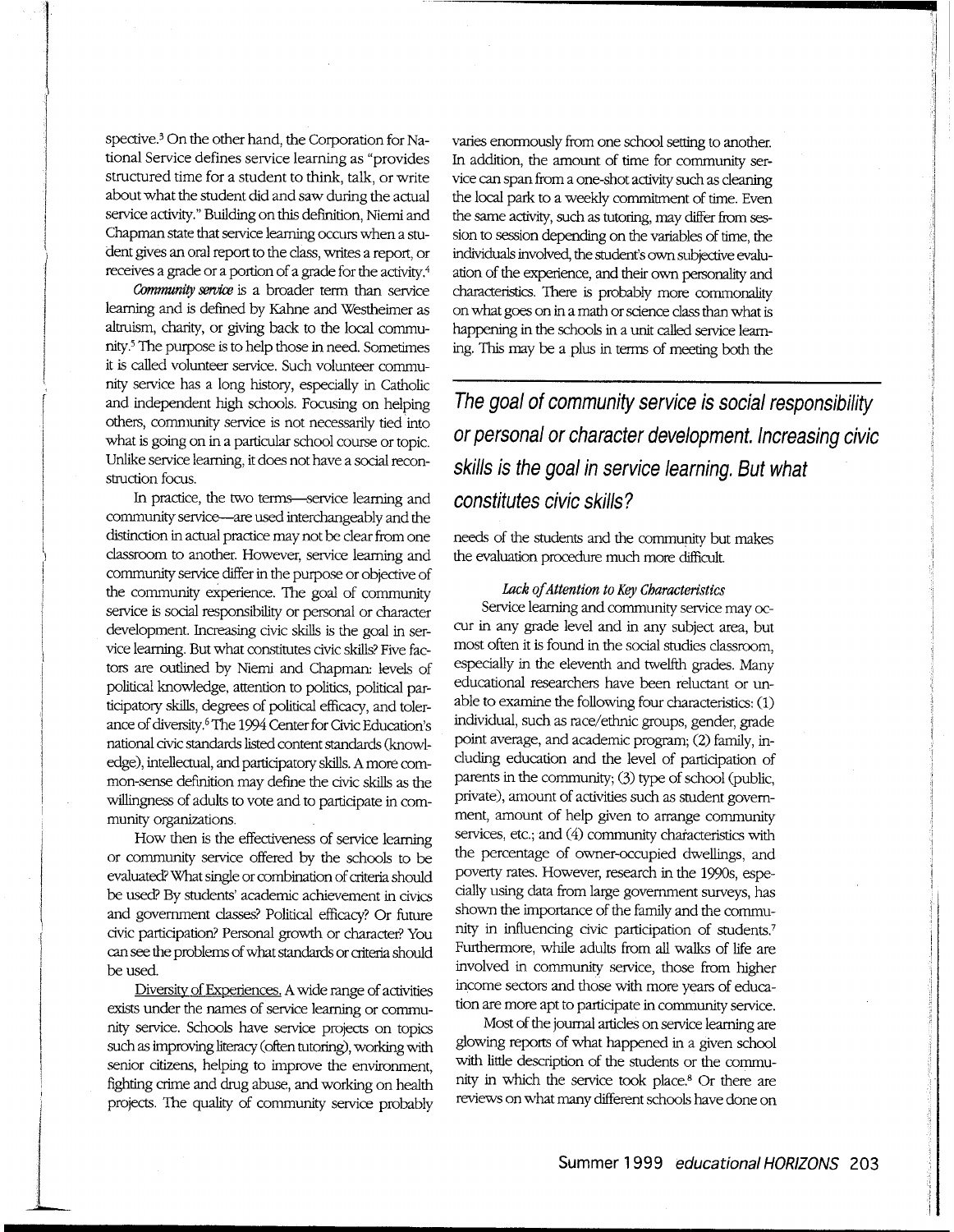one particular area such as hunger, ignoring student, family, and school characteristics. Neglecting to consider these key characteristics, however, may not increase the probabilities of success for teachers in implementing service learning. Successful implementation may require a much more careful consideration of these key characteristics.

### Findings from Large Research Projects

Neglected and not cited in the research on service learning have been the federal government's studies: NELS: 88 and NHES: 96. NELS: 88 (National Longitudinal Study of 1988) is the latest of the three national longitudinal surveys (1972, 1980, 1988) conducted by the U.S. Department of Education. NELS: 88 was designed to measure instructional practices and cognitive outcomes in four core subject areas: reading, mathematics, science, and history/ citizenship/geography to approximately 24,600 eighthgrade students in spring 1988. In addition, extensive student, parent, teacher, and school administrator questionnaires were administered. The first follow-up of questionnaires and tests of these students was conducted in the tenth grade in spring 1990, when most were sophomores with a second follow-up at twelfth grade in spring 1992 when most were seniors. The first follow-up after the 1988 cohort had left high schools was in 1994.

One focus for my research was the responses of seniors in 1992 about what community volunteer work students had done during the past two years. As seen

However, research in the 1990s, especially using data from large government surveys, has shown the importance of the family and the community in influencing civic participation of students.

> in Table 1, forty-four percent of the 1992 high school seniors reported having participated in comrnunitywotk. Young women participated more than young men and Asians and whites more than blacks and Hispanics. Private school students participated substantially more than public school students. Higher community service participation was related to higher socioeconomic status, higher educational levels of parents, higher test proficiency, being in a college preparatory program, being in the highest quarter of one's class, and not being in a school that had a high proportion of subsidized

lunches. The only unexpected finding was that the urban schools had higher participation in community service than suburban schools.

In 1992, 85.3 percent of these seniors reporting community work said it was strictly volunteer and only 14.7 percent reported that it was not. This means that at this time, most of the service was not related to service learning but had more of the characteristics of

| Table 1<br>Percent of 16,114 High School Seniors in 1992<br>Reporting Participation in Community Work During<br>Past Two Years |                                                                |                                                  |                                                                                                  |          |                                        |                                              |  |  |
|--------------------------------------------------------------------------------------------------------------------------------|----------------------------------------------------------------|--------------------------------------------------|--------------------------------------------------------------------------------------------------|----------|----------------------------------------|----------------------------------------------|--|--|
| <b>TOTAL PARTICIPATION</b>                                                                                                     |                                                                |                                                  | 44.0%                                                                                            |          |                                        |                                              |  |  |
| <b>GENDER</b><br>Male<br>Female                                                                                                | 38.5***<br>49.6***                                             |                                                  | <b>HIGH SCHOOL PROGRAM</b><br>General<br>CollegePrep<br>Vocational                               |          | 36.4***<br>$5.9***$<br>29.5***         |                                              |  |  |
| <b>RACE/ETHNICITY</b><br>Asian<br>Hispanic<br><b>Black</b><br>White                                                            | 48.1***<br>39.1***<br>36.0***<br>46.1***                       |                                                  | <b>CLASS RANK</b><br>Highest quarter<br><b>Third Quarter</b><br>Second Quarter<br>Lowest Quarter |          |                                        | $1.3***$<br>$5.7***$<br>$5.6***$<br>$8.7***$ |  |  |
| Low<br>Middle<br>High                                                                                                          | <b>SOCIOECONOMIC STATUS</b><br>$30.0***$<br>42.6***<br>60.9*** |                                                  | SCHOOL URBANICITY<br>Urban<br>Suburban 43.6<br>Rural                                             |          | 49.0***<br>40.3***                     |                                              |  |  |
| Less than High School<br>Some College Work<br>Completed College<br>Graduate Degree                                             | <b>PARENTS' EDUCATION</b><br>High School Grad./GED             | 30.9***<br>34.3***<br>43.9<br>52.9***<br>60.4*** | Public<br>Other                                                                                  | Catholic | TYPE OF SCHOOL<br>NAIS Private 73.3*** | 42.0***<br>66.7***<br>51.2***                |  |  |
| Below basic in at<br>least one area<br>At least basic in<br>all areas                                                          | <b>TESTED PROFICIENCY</b><br>26.9***<br>48.7***                |                                                  | SUBSIDIZED LUNCH<br>10% or less<br>11%-49%<br>50% or more                                        |          | 48.8***<br>41.0***<br>38.0***          |                                              |  |  |
| ***p<001. Compared to expected percentage of 44%.                                                                              |                                                                |                                                  |                                                                                                  |          |                                        |                                              |  |  |

Standards errors are all less than 3.0 with two exceptions: Type of school, NAIS Private is 4.45 and Other Private is 4.92. Source: U.S. Department of Education, National Center for Education Statistics, National Educational Longitudinal Study of 1988; Second Follow-Up, 1992.

community service. Court-ordered community work was 3.1 percent with a significant difference of males reporting 6 percent of court -ordered community work compared to only 1 percent of the females.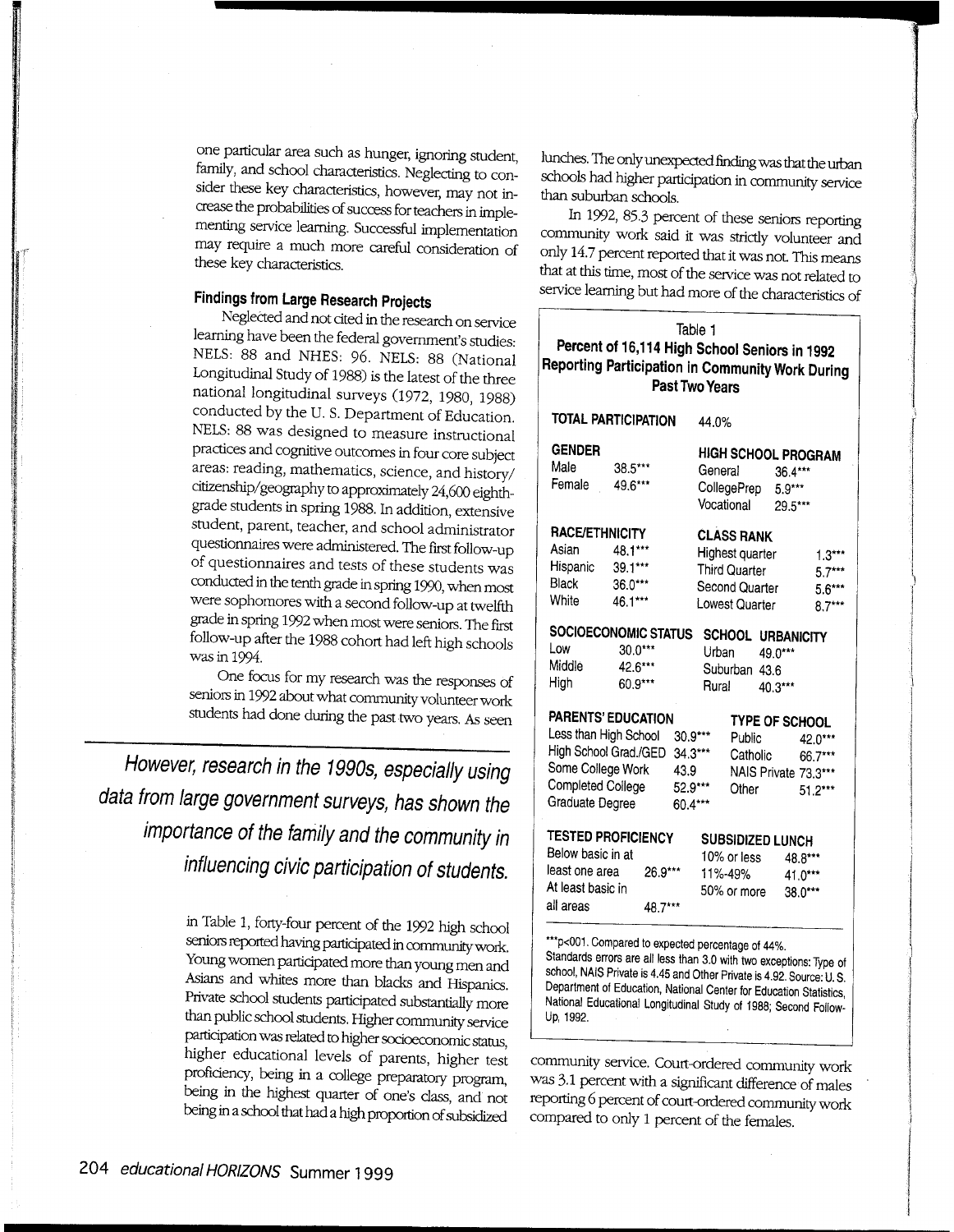| Table 2                                             |  |  |  |  |  |  |  |
|-----------------------------------------------------|--|--|--|--|--|--|--|
| Percent of Seniors Participation in Different Types |  |  |  |  |  |  |  |
| of Community Organizations                          |  |  |  |  |  |  |  |
|                                                     |  |  |  |  |  |  |  |

| Type                                                                                                                                         | <b>Total</b> | Male            | Female    |
|----------------------------------------------------------------------------------------------------------------------------------------------|--------------|-----------------|-----------|
| Church or Church-related<br>Groups<br>(not including worship services)                                                                       | 49.4         | 44.9*** 51.1*** |           |
| Youth Group<br>(coaching Little League or<br>helping out with scouts)                                                                        | 24.8         | $32.3***$       | $19.3***$ |
| Community Group<br>(community centers, neighborhood<br>improvement or social-action<br>associations or groups)                               | 24.6         | $21.0***$       | $27.2***$ |
| Education<br>(education organizations)                                                                                                       | 21.4         | $16.5***$       | $25.1***$ |
| Hospital<br>(organized volunteer group in a<br>hospital or nursing home)                                                                     | 19.7         | $12.9***$       | 24.8***   |
| <b>Environmental Group</b><br>(a conservation, recycling, or<br>environmental group such as the<br>Sierra Club or the Nature<br>Conservancy) | 13.5         | $12.2^*$        | $14.5*$   |
| Service Group<br>(service organizations, such as<br>Big Brother or Sister)                                                                   | 12.2         | $10.2***$       | $13.7***$ |
| Political Group<br>(political clubs or organizations)                                                                                        | 9.6          | $8.5*$          | $10.5*$   |

'p<.D5 Binomial tests compared to figures in Total; "p<.01; \*\*\*p<.001. Adopted from paper by June R. Chapin entitled "High School Seniors Reported Participation in Siudent Government and Volunteer Work: Data from the National Longitudinal Study of 1988" given at the National Council of the Social Studies, Cincinnati, Ohio, 1997.

These seniors then responded by identifying the type of community service they chose, with the most popular being church-related groups and the least popular beirlg political groups (Table 2). Young women participated more in all categories except youth group activities. Ethnic/racial differences also were noted. Black women participated more in political groups than any other group and Hispanic men were the least likely to participate in church groups. White men participated the most in youth groups while Asian

women participated highly in hospital groups. White women participated the most in environmental groups. Teachers ideally should be aware of the popular community service activities that their particular students would like. Thus, the national data of NELS: 88 can be valuable to teachers in the field.

The second relevant government survey, National Household Education Swvey of 1996 (NHES: 96), Youth Civic Involvement component, is a more recent national survey of community service. When appropriately weighted, this sample is nationally representative of all civilian, noninstitutionalized persons and can be generalized to the entire student population of the United States. In NHES: 96, 8,043 students in grades six through twelve were asked in telephone interviews from January 1996 to April 1996 about their participation in community service activities. This interview was attempted after an interview with his or her parent/ guardian had been completed. The completion rate for youth in grades six through twelve was 76 percent. About 93.3 percent of all students in grades one through twelve live in households with telephones. However, estimation procedures were used to help reduce the bias associated with youth who do not live in telephone households?

About half (49 percent) of students in grades six through twelve reported they participated in a community service activity in the 1995-% school year. Note that this was a much higher participation rate than NELS:88 seniors and the time period included only a year instead of the two years of NELS:88. This seems to indicate that there was truly an increased involvement in community service nationally supporting the general perception of increase of community service in recent years. Of this half of students, those who participated in community service were split fairly evenly between those who said they participated once or twice (23 percent) and those who participated more' regularly (26 percent).

Participation in community service paralleled the results of NELS: 88 in most cases. Using individual characteristics, higher grades correlated with increased participation, with 60 percent of mostly "A" students participating compared to only 30 percent of mostly "D" and "F" students. Community participation was higher for the following: females (53 percent) compared to males (45 percent); students for whom English was the language they spoke at home; and eleventh and twelfth graders. Students who participated in other activities were more likely to participate in community service. Students who attended private schools,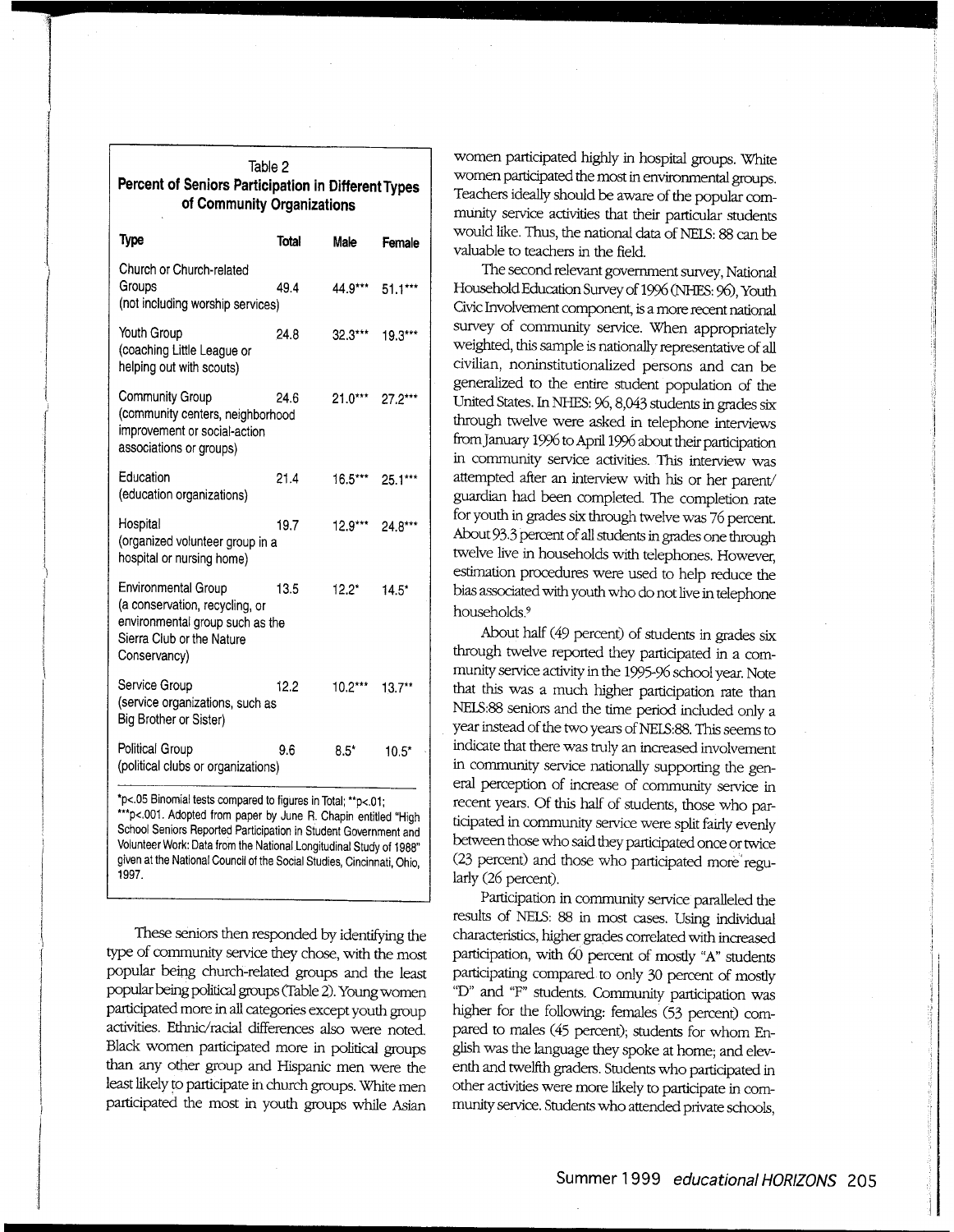especially church-related schools, were also more likely to have done community service. White students were more likely to participate than students from other racial or ethnic groups. With regard to family characteristics, students were more likely to participate if an adult in the household participated in community service and if the highest degree held by a parent was a college degree or higher.

Eighty-six percent of all students in NHES: 96 who participated in community service said that they were

**Interesting enough, service learning, incorporated into the curriculum by the students' speaking about it, writing about the experience, or having it count for grading purposes, did not noticeably improve students' civic development scores.** 

> in schools that encouraged community service, either through requiring participation (18 percent) or by arranging or offering community service. Only two percent of students were in schools that required community service without also arranging it. Note that compared to NELS: 88 data there was only a slight increase from around 15 percent to 18 percent of students who reported that the school required community service. It appears that the schools are encouraging community service by arranging it but that the vast majority of schools do not require community service.

> About half of the students (56 percent) who participated in community service reported that their schools in some way used service-learning methods. In this group nearly half (45 percent) said they had a chance to talk about their service experience in class or in a group session with other students. About onefourth (23 percent) said their service activity contributed to a class grade, and 17 percent said that they were required to write about their service activity in a journal or essay. Only 7 percent said that the service activity was incorporated in all three ways. If students were in schools that both required and arranged community service, their community service was more likely to be incorporated into the curriculum.

> Using data from NHES: 1996, Niemi and Chapman looked at the relationship between ninth through twelfth grade students' participation in community service and their civic development. They concluded that community service activity was associated with several key dimensions of civic development: greater

political knowledge, more frequent conversation with parents about the news, greater perceived participation skills, and a higher sense of internal political efficacy. But community service in general did not seem to promote several other factors associated with good citizenship, such as tolerance of diversity. Niemi and Chapman suggested that the *type* of community service may be a factor in ascribing benefits or lack of benefits of community service toward civic development.10

Niemi and Chapman's results also pointed out the importance of the *amount qftime* given to community service by the student. Those who had performed thirty-five or more hours of work had the most positive relationships between service and civic development. This may mean that smaller amounts of service are of little consequence to civic development. Oneshot experiences in the community may not have much impact. Hours spent appears to have more effect than whether or not students had their service experiences integrated into the classroom experience. Interesting enough, service learning, incorporated into the curriculum by the students' speaking about it, writing about the experience, or having it count for grading purposes, did *not* noticeably improve students' civic development scores. Based on this finding, it is difficult for teachers to know how best to incorporate service learning into their classrooms.

#### **Summary**

What practices derived from the research look promising for improving service or community learning? Sustained community involvement seems to be assodated with the most improvement in civic development. This seems to make sense-the more hours spent may make a difference. However, the requirement of a substantial number of hours does not seem prevalent in most schools, partly because too many hours of community service may appear to both students and their parents as unpaid peon labor.

I

 $-1$ 

I

Secondly, teachers should carefully consider the characteristics of the students, their families, and their community when they plan community or service learning. This does not mean faulting the family or community but simply realizing that not all students are ready to participate in this type of service. Being sensitive to the most popular community service choices for students is important and may prove more successful all around. It also appears that the type or choice of service may make differences in civic development.

lastly, we should be careful not to oversell what service learning and community service can do. The